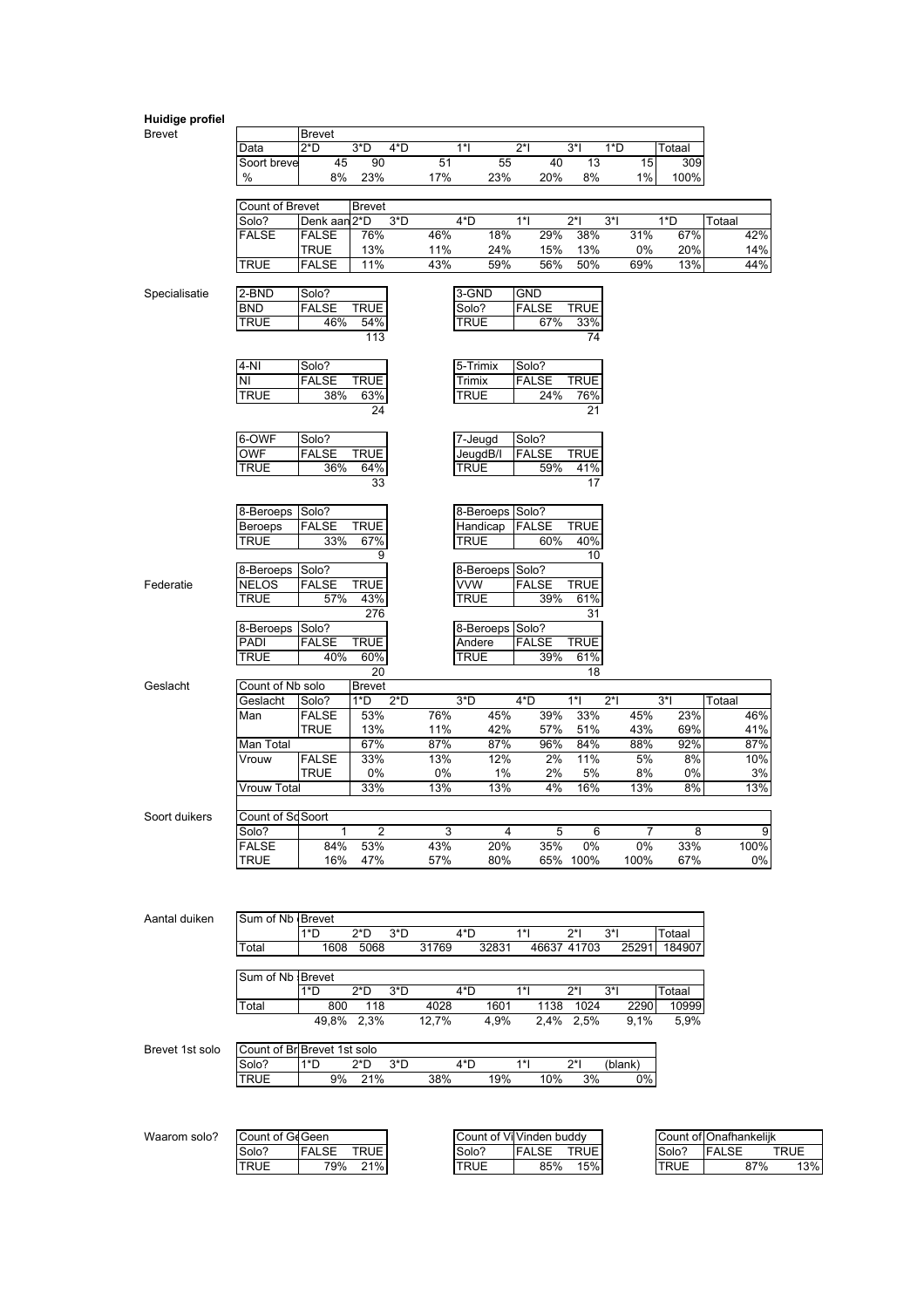|    |                                   | Count of GeGevaar       |              |                     |     | Count of G Geen buddy      |                         |              |                           | Count of Kick   |                      |             |     |
|----|-----------------------------------|-------------------------|--------------|---------------------|-----|----------------------------|-------------------------|--------------|---------------------------|-----------------|----------------------|-------------|-----|
|    |                                   |                         |              |                     |     |                            |                         |              |                           |                 |                      |             |     |
|    |                                   | Solo?                   | FALSE        | <b>TRUE</b>         |     | Solo?                      | FALSE                   | <b>TRUE</b>  |                           | Solo?           | FALSE                | <b>TRUE</b> |     |
|    |                                   | TRUE                    | 91%          | 9%                  |     | <b>TRUE</b>                | 97%                     | 3%           |                           | TRUE            | 98%                  |             | 2%  |
|    |                                   |                         |              |                     |     |                            |                         |              |                           |                 |                      |             |     |
|    |                                   | Count of GeGeen last    |              |                     |     | Count of I-r I-mode        |                         |              |                           |                 | Count of OWFoto      |             |     |
|    |                                   | Solo?                   | <b>FALSE</b> | <b>TRUE</b>         |     | Solo?                      | <b>FALSE</b>            | <b>TRUE</b>  |                           | Solo?           | <b>FALSE</b>         | <b>TRUE</b> |     |
|    |                                   | <b>TRUE</b>             | 94%          | 6%                  |     | TRUE                       | 87%                     | 13%          |                           | TRUE            | 78%                  |             | 22% |
|    |                                   |                         |              |                     |     |                            |                         |              |                           |                 |                      |             |     |
|    |                                   | Count of Ar Andere2     |              |                     |     |                            |                         |              |                           |                 |                      |             |     |
|    |                                   | Solo?                   | <b>FALSE</b> | <b>TRUE</b>         |     |                            |                         |              |                           |                 |                      |             |     |
|    |                                   | TRUE                    | 53%          | 47%                 |     |                            |                         |              |                           |                 |                      |             |     |
|    |                                   |                         |              |                     |     |                            |                         |              |                           |                 |                      |             |     |
|    |                                   |                         |              |                     |     |                            |                         |              |                           |                 |                      |             |     |
|    | Maatregelen                       | Geen actie Geen2        |              |                     |     | Count of G Gekende plaats  |                         |              |                           | Count of Kant   |                      |             |     |
|    |                                   | Solo?                   | <b>FALSE</b> | <b>TRUE</b>         |     | Solo?                      | <b>FALSE</b>            | <b>TRUE</b>  |                           | Solo?           | <b>FALSE</b>         | <b>TRUE</b> |     |
|    |                                   | TRUE                    | 89%          | 11%                 |     | TRUE                       | 46%                     | 54%          |                           | TRUE            | 49%                  |             | 51% |
| 17 |                                   |                         |              |                     |     |                            |                         |              |                           |                 |                      |             |     |
| 18 |                                   | Count of Lu Lucht       |              |                     |     | Count of M Mat             |                         |              |                           | Count of Vcurve |                      |             |     |
|    |                                   | Solo?                   | FALSE        | TRUE                |     | Solo?                      | <b>FALSE</b>            | <b>TRUE</b>  |                           | Solo?           | <b>FALSE</b>         | <b>TRUE</b> |     |
|    |                                   | TRUE                    | 65%          | 35%                 |     | TRUE                       | 72%                     | 28%          |                           | TRUE            | 46%                  |             | 54% |
|    |                                   |                         |              |                     |     |                            |                         |              |                           |                 |                      |             |     |
|    |                                   | Count of PePerm signaal |              |                     |     | Count of ExExtra signaal   |                         |              |                           |                 | Count of Verzekering |             |     |
|    |                                   |                         |              |                     |     |                            | <b>FALSE</b>            | <b>TRUE</b>  |                           | Solo?           |                      | <b>TRUE</b> |     |
|    |                                   | Solo?                   | <b>FALSE</b> | <b>TRUE</b>         |     | Solo?                      |                         |              |                           |                 | <b>FALSE</b>         |             |     |
| 19 |                                   | TRUE                    | 96%          | 4%                  |     | TRUE                       | 94%                     | 6%           |                           | TRUE            | 85%                  |             | 15% |
|    |                                   |                         |              |                     |     |                            |                         |              |                           |                 |                      |             |     |
|    |                                   | Count of Ar Andere3     |              |                     |     |                            |                         |              |                           |                 |                      |             |     |
|    |                                   | Solo?                   | <b>FALSE</b> | <b>TRUE</b>         |     |                            |                         |              |                           |                 |                      |             |     |
|    |                                   | TRUE                    | 72%          | 28%                 |     |                            |                         |              |                           |                 |                      |             |     |
| 20 |                                   |                         |              |                     |     |                            |                         |              |                           |                 |                      |             |     |
|    | Soort solo duik                   | Count of Ar Gewoon      |              |                     |     | Count of Al Tech           |                         |              |                           | Count of Diep   |                      |             |     |
|    |                                   | Solo?                   | <b>FALSE</b> | TRUE                |     | Solo?                      | <b>FALSE</b>            | <b>TRUE</b>  |                           | Solo?           | <b>FALSE</b>         | <b>TRUE</b> |     |
|    |                                   | TRUE                    | 27%          | 73%                 |     | TRUE                       | 88%                     | 12%          |                           | TRUE            | 88%                  |             | 12% |
|    |                                   |                         |              |                     |     |                            |                         |              |                           |                 |                      |             |     |
|    |                                   |                         |              |                     |     |                            |                         |              |                           |                 |                      |             |     |
|    |                                   | Count of Ar OWF2        |              |                     |     | Count of Al Shallow drills |                         |              |                           | Count of Wrak   |                      |             |     |
|    |                                   | Solo?                   | FALSE        | TRUE                |     | Solo?                      | <b>FALSE</b>            | <b>TRUE</b>  |                           | Solo?           | <b>FALSE</b>         | <b>TRUE</b> |     |
|    |                                   | TRUE                    | 78%          | 22%                 |     | TRUE                       | 94%                     | 6%           |                           | TRUE            | 82%                  |             | 18% |
| 21 |                                   |                         |              |                     |     |                            |                         |              |                           |                 |                      |             |     |
| 22 |                                   | Count of Ar Grot        |              |                     |     |                            |                         |              |                           |                 |                      |             |     |
| 23 |                                   | Solo?                   | <b>FALSE</b> | TRUE                |     |                            |                         |              |                           |                 |                      |             |     |
| 24 |                                   | TRUE                    | 96%          | 4%                  |     |                            |                         |              |                           |                 |                      |             |     |
|    |                                   |                         |              |                     |     |                            |                         |              |                           |                 |                      |             |     |
|    | Waarom niet solo1Count of Andere3 |                         |              | Geen3               |     |                            |                         |              | Count of Andere! Verboden |                 |                      |             |     |
|    |                                   |                         |              | Denk aan FALSE TRUE |     |                            |                         |              |                           | <b>TRUE</b>     |                      |             |     |
|    |                                   | Solo?                   |              |                     |     |                            | Solo?                   |              | Denk a FALSE              |                 |                      |             |     |
|    |                                   | FALSE                   | <b>FALSE</b> | 66%                 | 8%  |                            | <b>FALSE</b>            | <b>FALSE</b> | 45%                       | 29%             |                      |             |     |
|    |                                   |                         | <b>TRUE</b>  | 20%                 | 5%  |                            |                         | TRUE         | 16%                       | 10%             |                      |             |     |
|    |                                   | <b>FALSE Total</b>      |              | 87%                 | 13% |                            | <b>FALSE Total</b>      |              | 61%                       | 39%             |                      |             |     |
|    |                                   |                         |              |                     |     |                            |                         |              |                           |                 |                      |             |     |
|    |                                   | Count of Andere3        |              | Sociaal             |     |                            | Count of Andere Buddy   |              |                           |                 |                      |             |     |
|    |                                   | Solo?                   |              | Denk aan FALSE TRUE |     |                            | Solo?                   |              | Denk a FALSE              | <b>TRUE</b>     |                      |             |     |
|    |                                   | FALSE                   | FALSE        | 53%                 | 22% |                            | FALSE                   | <b>FALSE</b> | 65%                       | 10%             |                      |             |     |
|    |                                   |                         | TRUE         | 21%                 | 5%  |                            |                         | TRUE         | 23%                       | 2%              |                      |             |     |
|    |                                   | <b>FALSE Total</b>      |              | 73%                 | 27% |                            | <b>FALSE Total</b>      |              | 88%                       | 12%             |                      |             |     |
|    |                                   |                         |              |                     |     |                            |                         |              |                           |                 |                      |             |     |
|    |                                   |                         |              |                     |     |                            |                         |              |                           |                 |                      |             |     |
|    |                                   | Count of Andere3        |              | Opleiding           |     |                            | Count of Andere Gevaar2 |              |                           | <b>TRUE</b>     |                      |             |     |
|    |                                   | Solo?                   | Denk aan     | <b>FALSE TRUE</b>   |     |                            | Solo?                   |              | Denk a FALSE              |                 |                      |             |     |
|    |                                   | <b>FALSE</b>            | <b>FALSE</b> | 72%                 | 3%  |                            | <b>FALSE</b>            | <b>FALSE</b> | 27%                       | 47%             |                      |             |     |
|    |                                   |                         | <b>TRUE</b>  | 21%                 | 4%  |                            |                         | TRUE         | 20%                       | 6%              |                      |             |     |
|    |                                   | <b>FALSE Total</b>      |              | 93%                 | 7%  |                            | <b>FALSE Total</b>      |              | 47%                       | 53%             |                      |             |     |
|    |                                   |                         |              |                     |     |                            |                         |              |                           |                 |                      |             |     |
|    |                                   | Count of Andere3        |              | Ervaring            |     |                            |                         |              |                           |                 |                      |             |     |
|    |                                   | Solo?                   |              | Denk aan FALSE TRUE |     |                            |                         |              |                           |                 |                      |             |     |
|    |                                   | FALSE                   | <b>FALSE</b> | 65%                 | 10% |                            |                         |              |                           |                 |                      |             |     |
|    |                                   |                         | <b>TRUE</b>  | 20%                 | 6%  |                            |                         |              |                           |                 |                      |             |     |
|    |                                   |                         |              |                     |     |                            |                         |              |                           |                 |                      |             |     |
|    |                                   | <b>FALSE Total</b>      |              | 84%                 | 16% |                            |                         |              |                           |                 |                      |             |     |
|    |                                   |                         |              |                     |     |                            |                         |              |                           |                 |                      |             |     |
|    |                                   |                         |              |                     |     |                            |                         |              |                           |                 |                      |             |     |

Geen vertrouwen Count of An Vertrouwen<br>Solo? FALSE TI

Solo? FALSE TRUE<br>FALSE 35% 65% FALSE 35% 65%<br>TRUE 18% 82%

18% 82%

| COUNT OF KICK   |              |     |             |
|-----------------|--------------|-----|-------------|
| Solo?           | <b>FALSE</b> |     | <b>TRUE</b> |
| TRUE            |              | 98% | 2%          |
|                 |              |     |             |
| Count of OWFoto |              |     |             |
| Solo?           | <b>FALSE</b> |     | <b>TRUE</b> |
| TRUE            |              | 78% | 22%         |
|                 |              |     |             |

٦

|                | Count of Kant   |              |     |             |  |
|----------------|-----------------|--------------|-----|-------------|--|
|                | Solo?           | <b>FALSE</b> |     | <b>TRUE</b> |  |
| 6              | <b>TRUE</b>     |              | 49% | 51%         |  |
|                |                 |              |     |             |  |
|                | Count of Vcurve |              |     |             |  |
| $\overline{a}$ | Solo?           | <b>FALSE</b> |     | <b>TRUE</b> |  |
| ó              | <b>TRUE</b>     |              | 46% | 54%         |  |
|                |                 |              |     |             |  |

|              | Count of Verzekering |      |
|--------------|----------------------|------|
| Solo?        | <b>IFALSE</b>        | TRUF |
| <b>ITRUE</b> | 85%                  | 15%  |

| Count of Diep                              |              |             |
|--------------------------------------------|--------------|-------------|
| Solo?                                      | <b>FALSE</b> | <b>TRUE</b> |
| <b>TRUE</b>                                | 88%          | 12%         |
|                                            |              |             |
| $C_{\text{out}} + \sigma$ M <sub>rok</sub> |              |             |

| <b>OVAIR VI VILLAIS</b> |              |       |
|-------------------------|--------------|-------|
| Solo?                   | <b>FALSE</b> | TRIJF |
| TRUF                    |              |       |

|                    |              | Count of Andere; Verboden |             |
|--------------------|--------------|---------------------------|-------------|
| Solo?              |              | Denk a FALSE              | <b>TRUE</b> |
| <b>FALSE</b>       | <b>FALSE</b> | 45%                       | 29%         |
|                    | <b>TRUE</b>  | 16%                       | 10%         |
| <b>FALSE Total</b> |              | 61%                       | 39%         |
|                    |              |                           |             |

| Count of Andere Buddy |               |              |             |
|-----------------------|---------------|--------------|-------------|
| Solo?                 |               | Denk a FALSE | <b>TRUE</b> |
| <b>FALSE</b>          | <b>IFALSE</b> | 65%          | 10%         |
|                       | <b>TRUE</b>   | 23%          | 2%          |
| <b>FALSE Total</b>    |               | 88%          | 12%         |

| Count of Andere Gevaar2 |              |              |             |
|-------------------------|--------------|--------------|-------------|
| Solo?                   |              | Denk a FALSE | <b>TRUE</b> |
| <b>FALSE</b>            | <b>FALSE</b> | 27%          | 47%         |
|                         | <b>TRUE</b>  | 20%          | 6%          |
| <b>FALSE Total</b>      |              | 47%          | 53%         |

| Impliciet solo | Count of An Beginner |              |       |              | Count of All Vreemd |              |             |              | Count of Materieel |      |
|----------------|----------------------|--------------|-------|--------------|---------------------|--------------|-------------|--------------|--------------------|------|
|                | Solo?                | <b>FALSE</b> | TRUE. | Solo?        |                     | <b>FALSE</b> | <b>TRUE</b> | Solo?        | <b>IFALSE</b>      | TRUE |
|                | <b>FALSE</b>         | 51%          | 49%   | <b>FALSE</b> |                     | 20%          | 80%         | <b>FALSE</b> | 82%                | 18%  |
|                | <b>TRUE</b>          | 15%          | 85%   | <b>TRUE</b>  |                     | 4%           | 96%         | <b>TRUE</b>  | 53%                | 47%  |